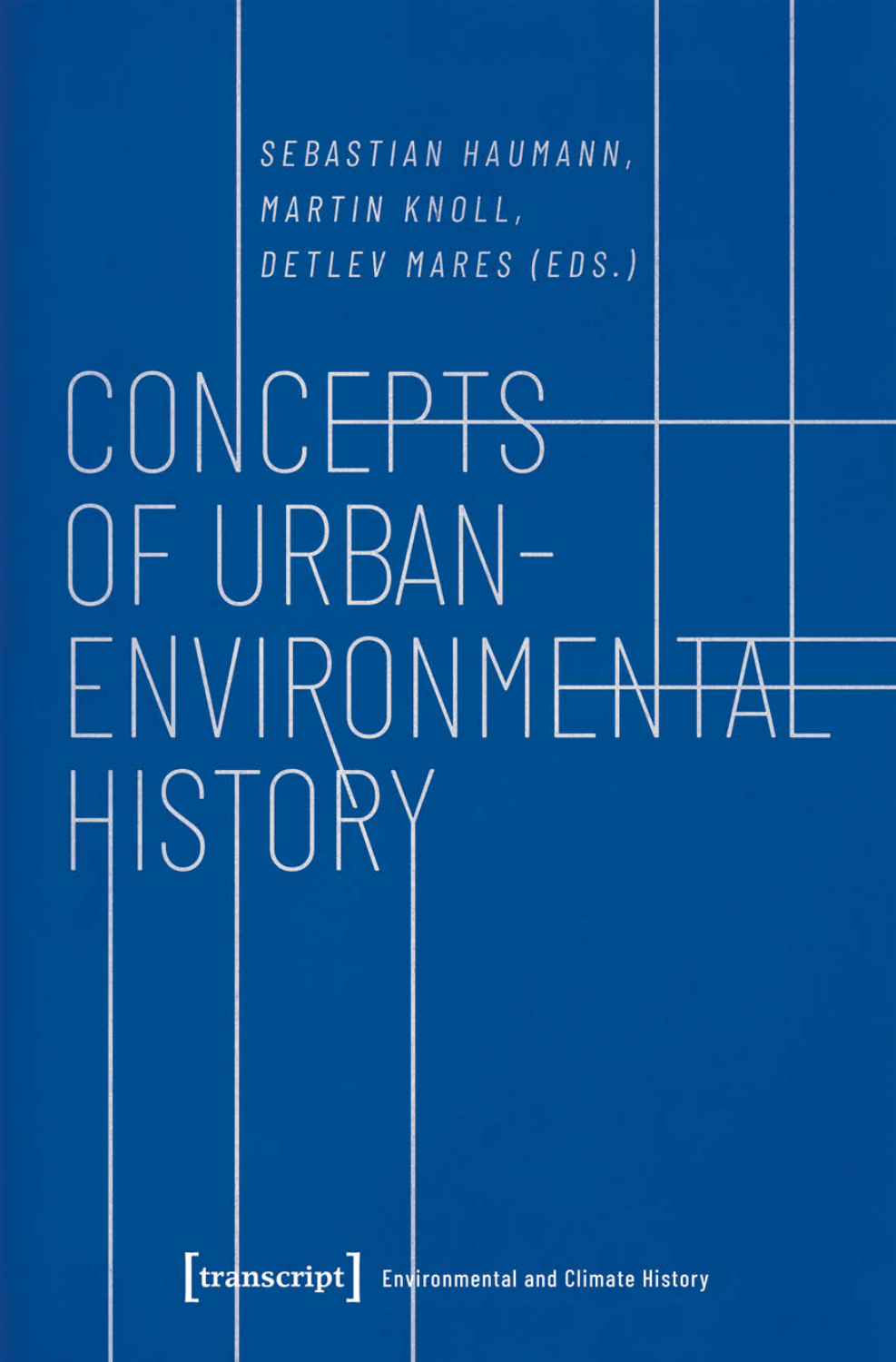## **From:**

## *Sebastian Haumann, Martin Knoll, Detlev Mares (eds.)* **Concepts of Urban-Environmental History**

February 2020, 294 p., pb., 6 B&W-ill.

29,99 € (DE), 978-3-8376-4375-6 E-Book: PDF: 26,99 € (DE), ISBN 978-3-8394-4375-0

In history, cities and nature are often treated as two separate fields of research. »Concepts of Urban-Environmental History« aims to bridge this gap. The contributions to this volume survey major concepts and key issues which have shaped recent debates in the field. They address unresolved questions and future challenges. As a handbook, the collection offers a comprehensive overview for researchers and students, both from a historical and an interdisciplinary background.

**Sebastian Haumann** (PD Dr.), born 1981, teaches modern history at Technische Universität Darmstadt. His fields of expertise are environmental history and the history of technology as well as urban history.

**Martin Knoll** (Prof. Dr. phil.), born in 1969, is a professor for European regional history at the University of Salzburg, Austria. His research focuses on environmental history, cultural history of the early modern period, the historical development of city-hinterland-relations, and the history of tourism.

**Detlev Mares**, born in 1965, teaches modern history and history didactics at Darmstadt University of Technology. His research deals with British history, popular political culture, and the didactics of history.

For further information: www.transcript-verlag.de/en/978-3-8376-4375-6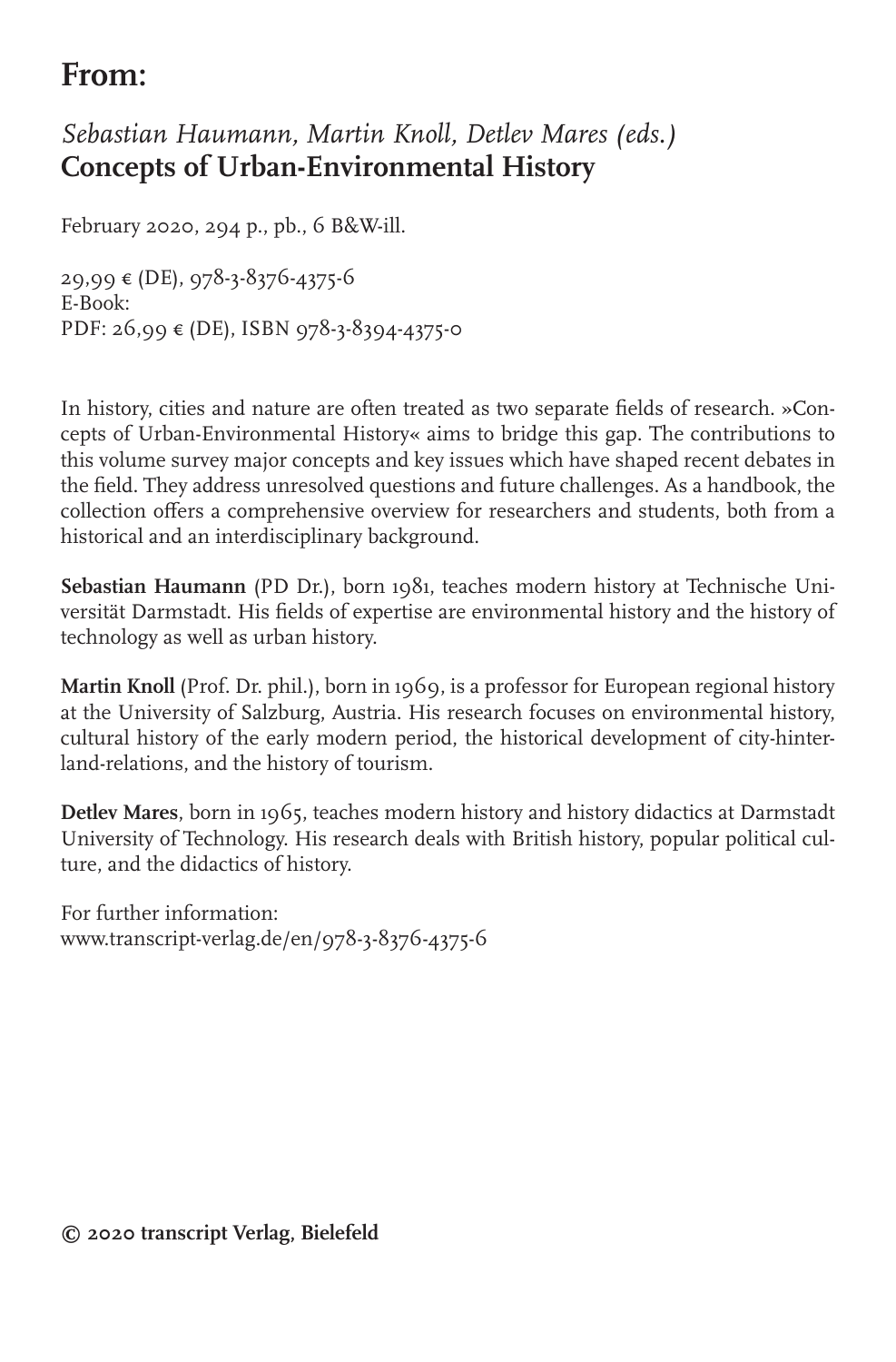# **Contents**

| Urban-Environmental History as a Field of Research |  |
|----------------------------------------------------|--|
| <b>Technosphere</b>                                |  |
|                                                    |  |
| <b>Socio-Natural Sites</b>                         |  |
|                                                    |  |
| <b>Materiality and Practice Theory</b>             |  |
|                                                    |  |
| <b>Path-Dependency and Trajectories</b>            |  |
|                                                    |  |
| <b>Risk and Resilience</b>                         |  |
|                                                    |  |
| <b>Sustainability</b>                              |  |
|                                                    |  |
| <b>Urban Metabolism</b>                            |  |
|                                                    |  |
| <b>Material Flows and Circular Thinking</b>        |  |
|                                                    |  |
| Urban Infrastructure and the Cultural Turn         |  |
|                                                    |  |
| <b>Cities and Rivers</b>                           |  |
|                                                    |  |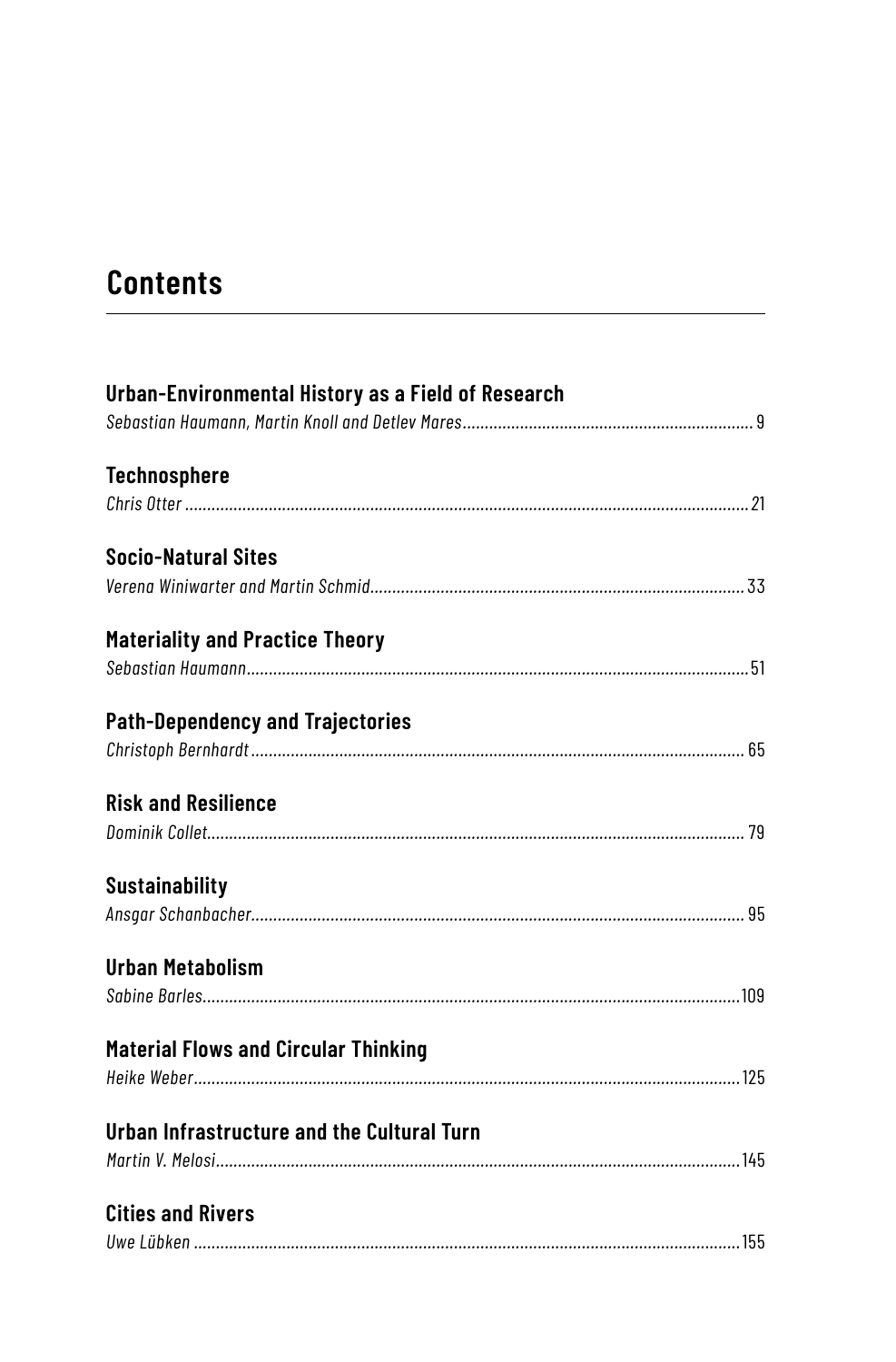| Urban Energy Consumption, Mobility and Environmental Legacies       |  |
|---------------------------------------------------------------------|--|
| Animals in Urban-Environmental History                              |  |
| <b>Mobilities, Migration and Demography</b>                         |  |
| Heritage, Renewal and the Construction of Identity in Urban History |  |
| Urban Heritage and Urban Development                                |  |
| <b>Village-Small Town-Metropolis</b>                                |  |
| <b>European Periphery</b>                                           |  |
| Urban-Environmental Perspectives in History Teaching                |  |
|                                                                     |  |
|                                                                     |  |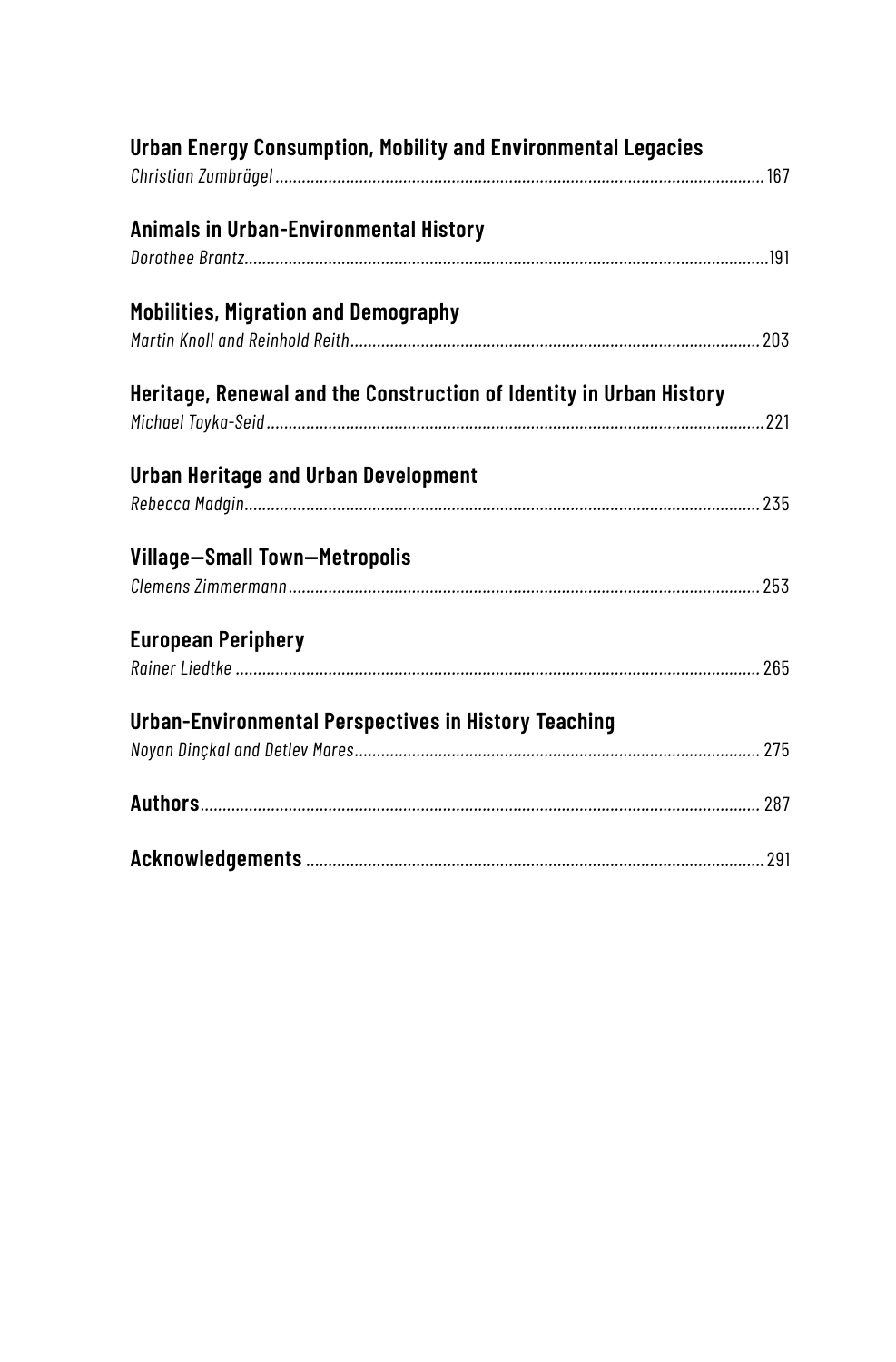## **Urban-Environmental History as a Field of Research**

*Sebastian Haumann, Martin Knoll and Detlev Mares*

Urban history and environmental history have been considered as two separate fields of research. In their long tradition, studies on past urban societies have predominantly been the domain of social and cultural history, concerned with spheres explicitly understood to be distinct from 'nature'. Meanwhile, environmental history, as it emerged during the last decades of the 20th century, has tended to conceive the city as a disruptive force and a cause of all kinds of threats to the environment. Although this juxtaposition may seem to rest on a rather crude simplification of the two strands of research, it has shaped the outlook and historians' interpretations of phenomena at the boundary of the urban and the environment.

However, in recent years, historians have increasingly linked both fields of research. Urban-environmental history contends that city and nature are inseparably intertwined. It understands the city as environment and the natural environment as an essentially urbanised phenomenon (Soens et al. 2019). It questions the very relevance of the boundary between the allegedly separated spheres and explores the many ways in which natural and social processes converge to form the city. This is more than to recognise that the city and the environment are interconnected, and yet these interconnections are important pathways into the inquiry of urban-environmental history. Infrastructures, the f low of matter, or cities as distinctive ecosystems, key topics in urban-environmental history, show cities as social *and* environmental entities, as objects of co-construction and co-evolution. The present volume provides the first systematic overview of the key concepts in this field of research.

#### **Challenging the Nature-Culture Dichotomy**

In Western thought, 'city' and 'nature' are conventionally understood as opposites. This has deep roots in judeo-christian traditions, in which humanity was conceived of as holding a divine mandate over 'nature', a 'mind' separated from the mundane constraints of the material world. From a materialist perspective,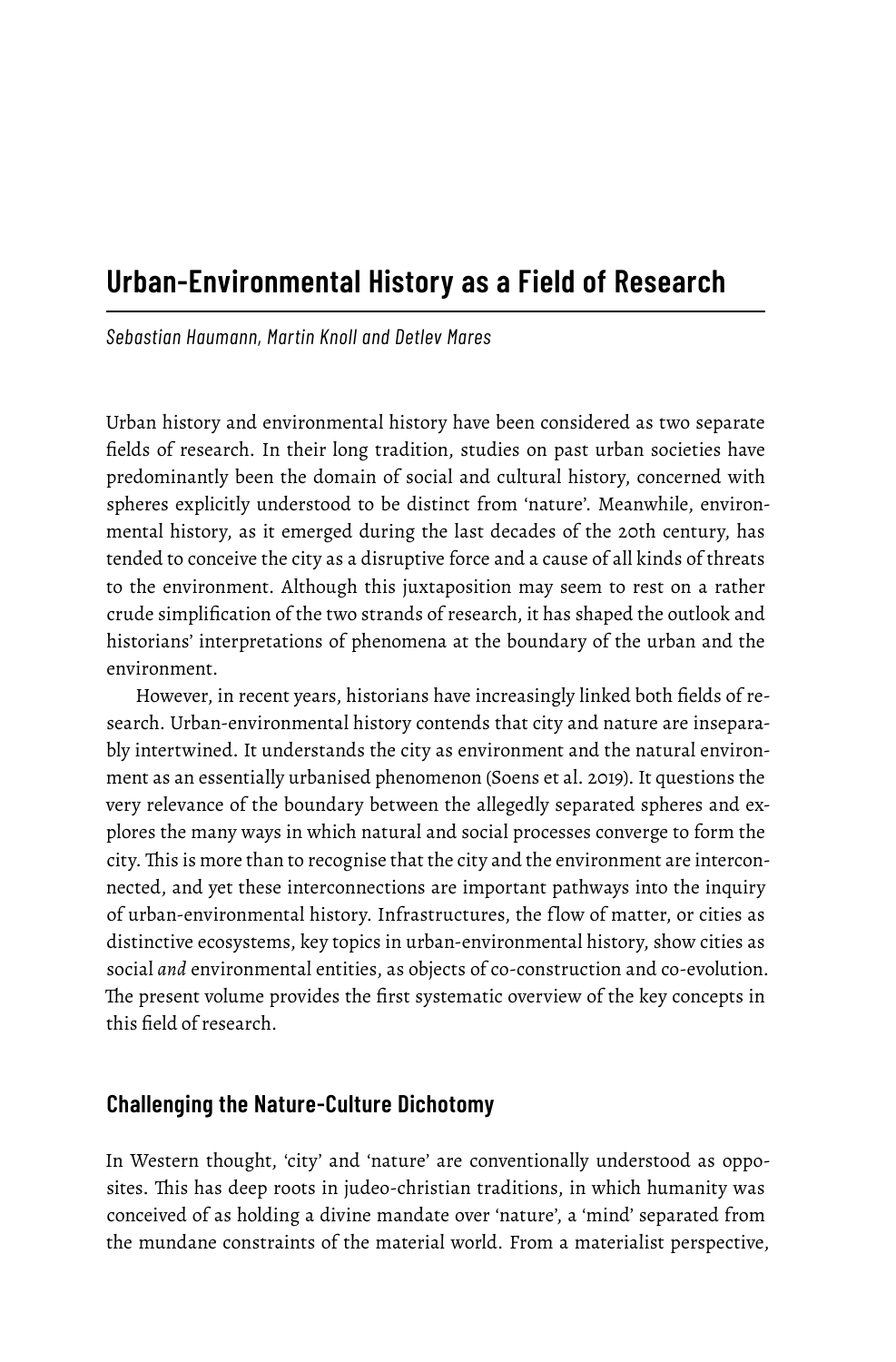Marxism also contributed to dichotomous thinking by explaining culture and history as the outcome of social forces, such as capital accumulation and class formation. Most recently, the 'cultural turn' has reinforced this separation from the opposite end. As Chris Otter states, the 'cultural turn' has produced a "radical form of dematerialization" (Otter 2010: 41). The intellectual separation is reflected in popular accounts, where the city is often portrayed as epitomising culture and modernisation. Urbanites have developed a particular lifestyle that is detached from the impositions of surrounding nature, so the argument goes. On this premise, urbanisation is either interpreted as overcoming restraints—as in the narrative of the mastery over nature—or endangering the environment—as declensionist narratives have it.

Over the last three decades, the dichotomy of a 'cultural' and a 'natural' sphere has come under attack. Conceiving human capacities as uncoupled from and superseding environmental constraints is seen as the root of severe misinterpretations (McNeill 2003; LeCain 2017). The development of cities, in particular, is found not to be a self-contained 'cultural' phenomenon, but to be dependent on and enmeshed with factors that have previously been idealised as 'natural'. Consequently, urban-environmental history has been at the forefront of what has been dubbed the 'material turn'. In an attempt to reconceptualise urbanisation processes, the material qualities of the environment have moved from being considered merely as a backdrop of urban development to a constituent force in the design and operation of essential functions of the city (Melosi 1993, 2010).

The assumption that city and nature are inseparably intertwined leads to a particular understanding of modernisation that breaks with both the idea of mastery over nature and declensionist narratives. Instead, urban-environmental history tends to assert that mutual interdependencies grew stronger over the past centuries and urban development "made them both broader and deeper—broader because more environments and natural resources were integrated […], deeper because the range of linkages between humans and the natural world multiplied and expanded" (Pritchard/Zeller 2010: 85). Modernisation therefore is characterised by an ever more complex web of interrelations with the environment, which might be understood as 'Technosphere' (Otter in this volume). The increasing interdependence had a double sided effect. Human activities had a markedly increasing impact on the urbanised environment, while at the same time human life in cities became the more vulnerable the more it hinged on the integration of nature. The history of urban development and modernisation thus appears as quite the opposite of an increased separation of a 'cultural' from a 'natural' sphere, while seen from the angle of recent debates on the 'Anthropocene', human and non-human, urban and extra-urban agency have created a powerful 'urban stratum', in which the human species will leave its "mark as a major planetary event", even after its extinction (Otter 2019: 324).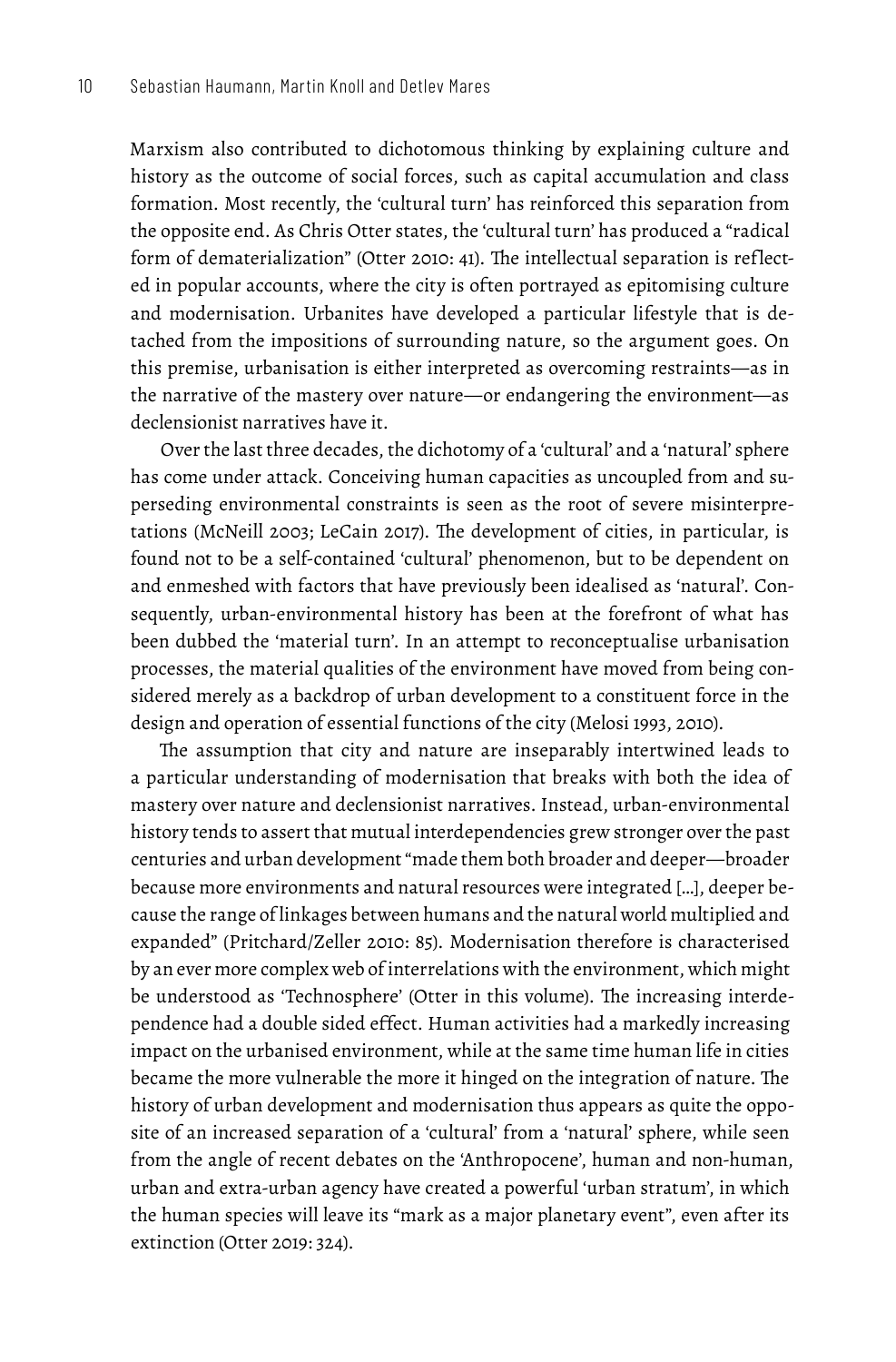#### **Key Topics**

The ever more complex interdependencies between cities and the environment first became evident in the context of research on pollution, hygiene and epidemics, which often took its questions from social history. As early as 1967, Ilja Mieck analysed urban air pollution during the first half of the 19th century and described the attempts to regulate emissions. Similarly, scholars working on the history of urban planning, such as Anthony Sutcliffe (1981), included environmental issues in their studies from the angle of regulation. Other studies concerned with the socio-spatial organisation of cities revealed the impact of environmental factors which humans did not fully understand or control. This was the central point in Richard Evans' (1987) study on the Hamburg cholera epidemic of 1892. As research showed, even the consequences of man-made pollution proved difficult to counteract precisely because they resulted from social as well as chemical and biological processes (Mosley 2001; Platt 2005). The subsequent measures to cope with these challenges through sanitary reform and technological fixes, in particular infrastructural solutions, have become recurring topics of urban-environmental history (Melosi in this volume).

Beginning with William Cronon's *Nature's Metropolis* (1991), in which he analysed the symbiosis of Chicago's urban development and the ecological change of its hinterland, urban-environmental history has scrutinised how cities and their environments have shaped each other in reciprocal relationships. The provision of water and disposal of waste, the movement and distribution of foodstuff and livestock, prominent in Cronon's study, but also the consumption of energy and the transformation of matter are important issues. Methodologically, this interest was backed by approaches to account for energy and material flows and circulation (Weber in this volume), in particular in the concept of 'urban metabolism' (Fischer-Kowalski/Haberl 1993; Barles in this volume). Thus, the flow and circulation of materials from extraction and production through conversion and consumption and all the way down to recycling and the 'ultimate sink' (Tarr 1996) have become key topics of urban-environmental history.

To a significant degree, 'urban metabolism' is organised through infrastructure, in a sense which connects the issue of sanitation with that of circulation of matter and energy more generally. Taking a cue from the history of technology, the city appears as a node of networks through which the flows of water, foodstuff, waste, raw materials, but also gas and electricity were channelled. For the history of urban energy consumption Thomas Hughes' (1987) concept of 'large technological systems' proved particularly inf luential (Zumbrägel in this volume). Following up on Hughes, Dieter Schott (1999) aptly characterised modern settlements as 'networked cities', pointing to the essential role of infrastructure for the functioning of urban societies in both a cultural and material sense.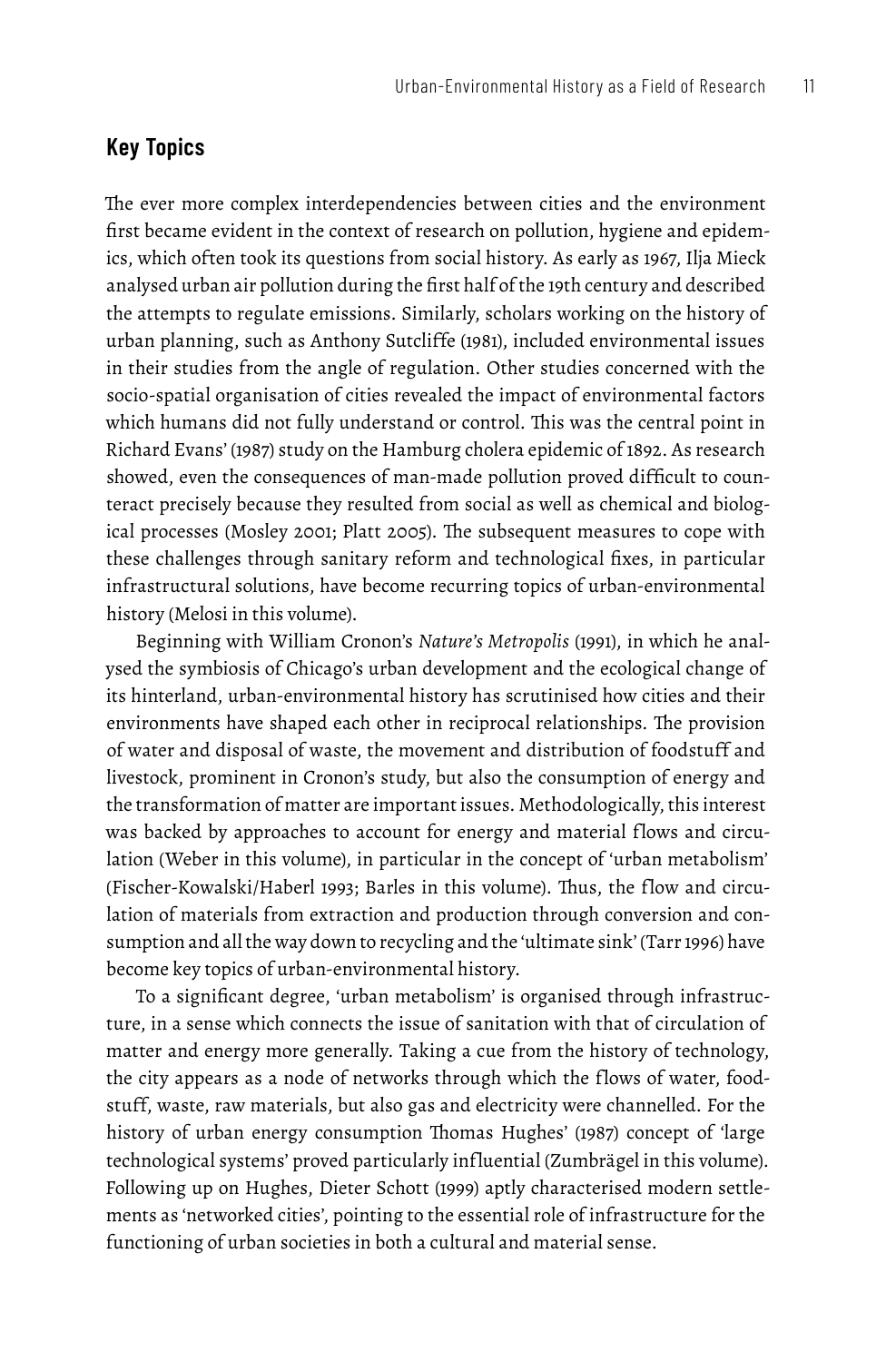The focus on infrastructure highlighted questions about how social processes relate to material forces. On the one hand, the provision of water, for example, is governed by the built structure of water mains and reservoirs, which are capable of altering the hydrology of entire watersheds. Within the cities, the provision of water and other amenities often ref lected and reinforced social stratification (Gandy 2002). Therefore, urban-environmental historians often assert that infrastructures are the materialisation of social relations and that they constitute strong path dependencies (Bernhardt in this volume). On the other hand, material forces frequently disrupted the normal operation of infrastructures and necessitated their continuous maintenance. But even the breakdown of infrastructures as well as other recurring threats, such as f loods or harvest failures, were never the result of natural causes alone, but always socially constructed. Through the way urban societies interacted with the environment they produced specific risks (Collet in this volume).

The fact that risks were distributed unequally has become the focus of a broad debate on 'environmental justice'. Originally a political claim, historians have adopted the concept and raised questions about the unequal exposure to environmental hazards according to race, class and gender (Flanagan 2000; Luckin 2005; Pichler-Baumgartner 2015). In urban contexts, such inequalities are not only evident in the exposure to pollution, but also in the more intricate relationship of cities and their rivers. While rivers offer significant opportunities to urban societies, they also create formidable risks, in particular for those who had to settle in the floodplains. The ambivalent character of city-river relations makes them a pre-eminent topic of urban-environmental history (Lübken in this volume). In a pioneering project on the history of the Danube in Vienna, a research group around Verena Winiwarter has analysed the many facets in which fluvial dynamics were appropriated but also counteracted human intentions (Winiwarter et al. 2013). Studies which focus on rivers are particularly apt to reveal how natural forces are inseparably intertwined with humans' decisions and power relations.

In analysing the myriad ways in which social and environmental dynamics were enmeshed, urban-environmental historians did not lose sight of how cultural constructions structured these relationships. The aim to overcome the nature-culture dichotomy notwithstanding, most studies explicitly reflect on the very concepts that were and are applied to judge, evaluate and form the urban environment. Tim Soens et al. (2019: 19) recently acknowledged that "at some points in history, the city might have existed as an imaginary category, and from this imaginary idea of a 'city' (and of 'nature'), policies were conceived and technologies applied, 'as if the city (and nature) existed'". Because the cultural construction of 'the city' and 'nature' has been formative, e. g. in the creation of urban parks, it remains important to look into processes in which the relevant understandings and conceptions were constructed. Scholars have therefore begun to historicise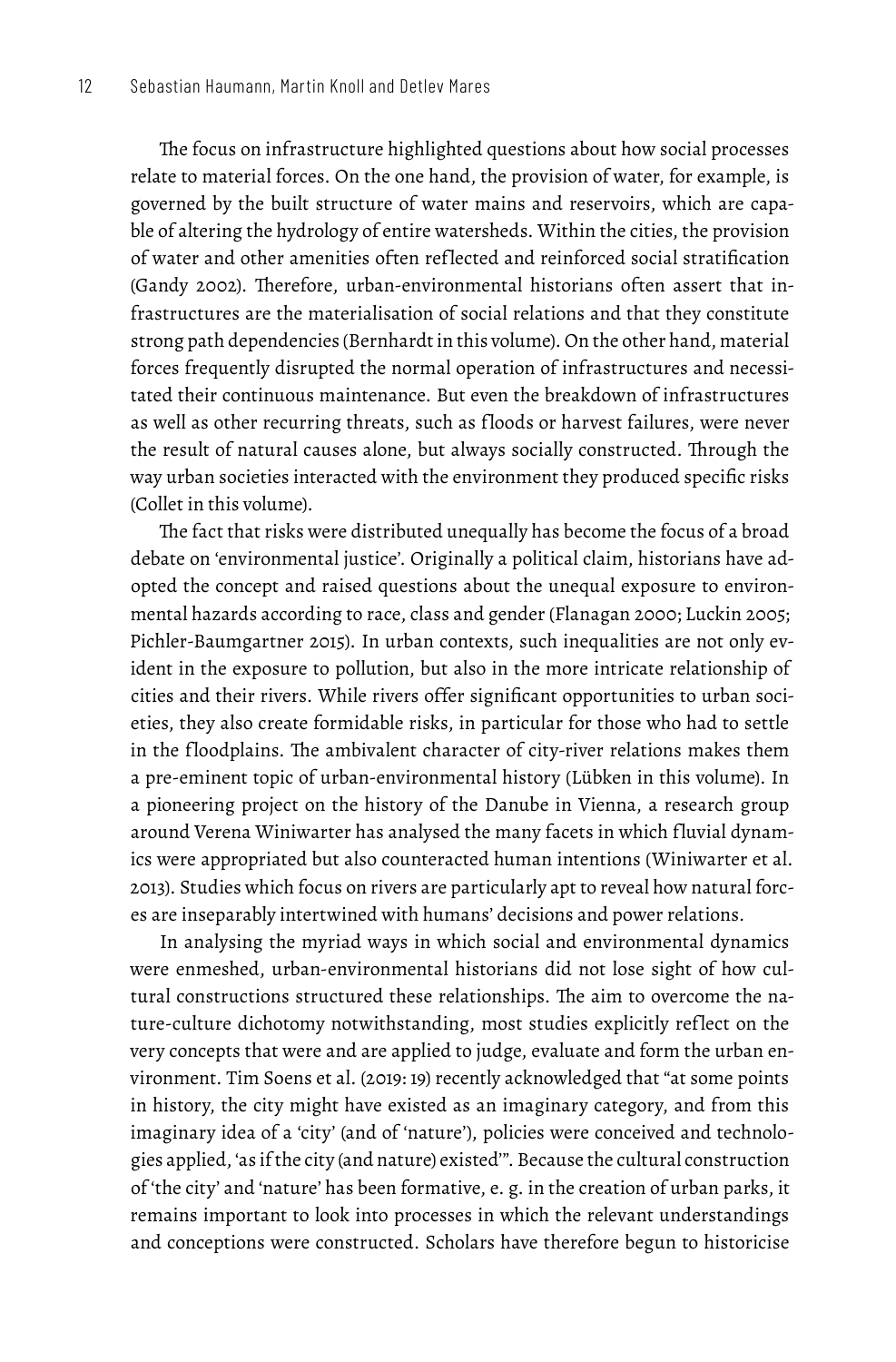the ways in which past and present societies think about the relationship of urban development and the environment. They present notions such as 'circulation' (Weber in this volume) and 'sustainability' (Schanbacher in this volume) as constructions with a long history and reveal their often normative and prescriptive character—a fact that explicitly does not render them useless as analytical tools in historical research.

Just how relevant and instructive such constructions can be is evident in the current practice of conservation and urban heritage (Madgin in this volume; Toyka-Seid in this volume). In planning and governance, concepts such as 'sustainability' have gained significant influence on the ways in which a city's past and its existing urban fabric are appropriated and revaluated. The way in which we as society think about the relationship between 'city' and 'nature' continues to have a decisive impact on policies and practices. Disseminating the knowledge of non-dichotomic concepts as developed in urban-environmental history can therefore enhance debates about the future development of cities. To this end, concepts of urban-environmental history might also be usefully applied in teaching history at school and university levels (Dinçkal/Mares in this volume).

Some of the research in urban-environmental history has been criticised for predominantly representing the experiences of cities in North-Western Europe and North America. Indeed, most research does focus on these regions, whereas urbanisation in other parts of the world has often been interpreted as insufficient or 'catching up' on Western models. The emerging research on cities in Asia, Africa or Latin America might lead to a more differentiated picture, even though London, Paris, New York or Berlin remain important references (cf. Melosi 2013). When scholarly attention is extended to the so-called 'periphery' in Southern and Eastern Europe it becomes clear that urban-environmental history needs to take into account very different paths of development (Liedtke in this volume). The history of the interdependencies between cities and the environment is also complicated by the need to take into account different types and sizes of settlements beyond the well-researched metropolises (Zimmermann in this volume). Finally, the topic of mobilities has inspired a powerful new conceptual paradigm in social science debates (Urry 2007), which however is ambivalent when applied to the history of urbanisation, be it with respect to demography, urban infrastructures or reorganised city-hinterland-relations (Knoll/Reith in this volume).

The topics outlined above have been central to much of the research on cities and the environment. Focussing on these topics has proven to offer valuable insights into how the history of cities and nature are inseparably intertwined. However, they represent a particular strand of research that has evolved within an informally organised, yet highly integrated international network of scholars which has shaped the field of urban-environmental history since the 1990s.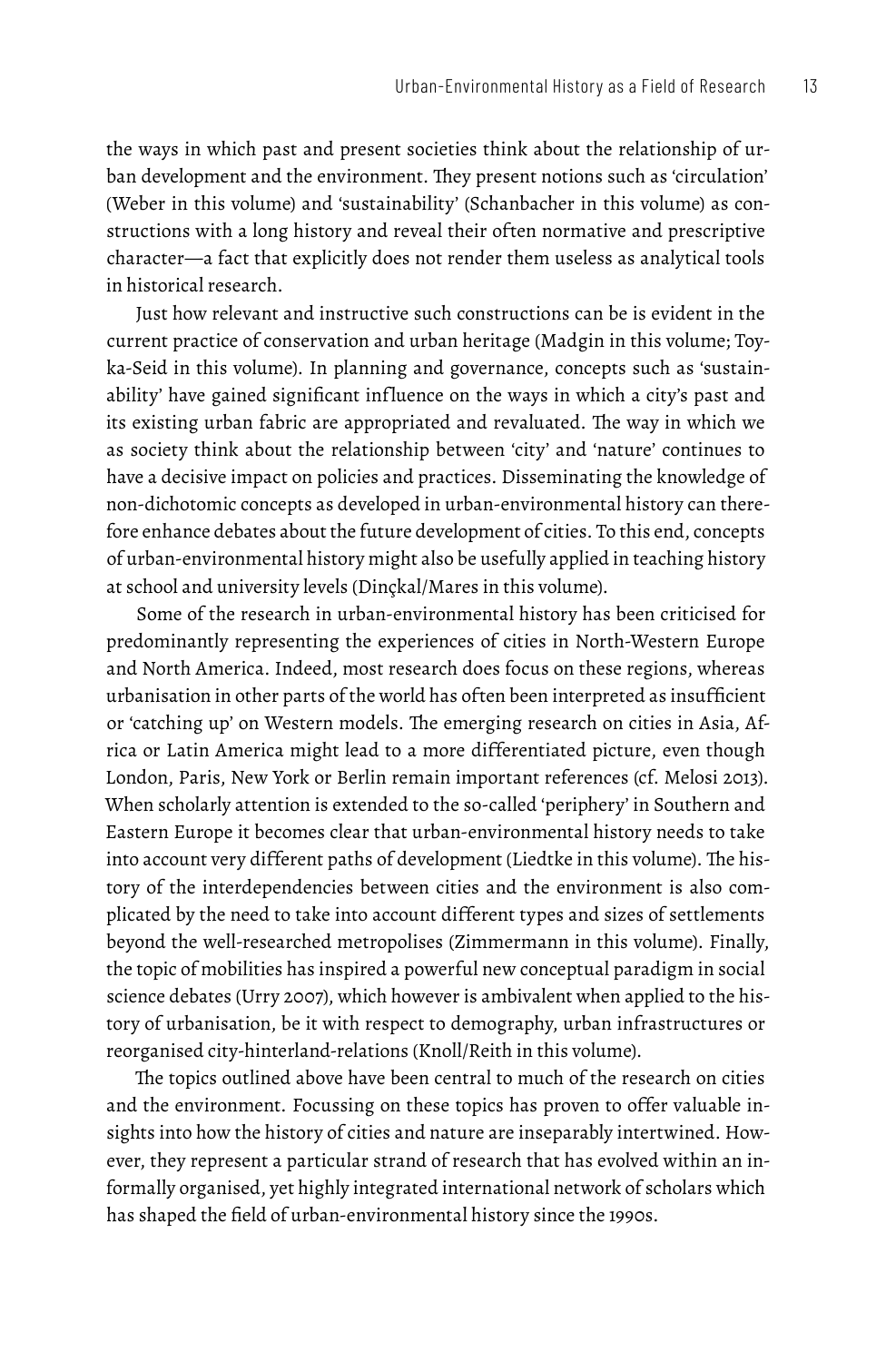#### **The Historiography of Urban-Environmental History**

Already in 1974, the influential French historian Emmanuel Le Roy Ladurie had identified a set of topics within the young research field of environmental history in which the urban dimension figured prominently (Bernhardt 2001: 5). The range of topics included epidemic and climatic developments, unpredicted natural events, the destruction of nature caused by demographic developments, urban and industrial emissions leading to the pollution of water and air, and finally an overload of urban space by material structures, people and noise (Le Roy Ladurie 1974: 537). Cities became an issue in environmental history throughout the 1970s and 1980s, at least in Europe, while in North America the emergence of urban-environmental history as a field of research took a different course.

In Europe, research on the city and its socio-ecological problems tied in with the wider interest in the long-term social and economic history of cities (Mosley 2006). Premodern urbanisation was already considered to be "essentially environment-driven", as David Nicholas (2003: IX) stated, and this intensified with modernisation. The socio-spatial patterns of urban development were related to environmental factors and research showed how different kinds of pollution affected urbanisation throughout the ages (Bernhardt 2001: 7). Apart from these approaches focussing on environmental problems and pollution, urban-environmental history also connected to debates about the management of resources in the 'wooden age' (Sombart 1928) and an interest in the making of networks of urban infrastructures which was established in economic history. In short, European urban-environmental history tied in into wider debates on the long-term development of urban societies.

US historiography developed in a slightly different manner (Culver 2014). What William Cronon once characterised as fundamentally "Turnerian in its implications" (Isenberg 2006: X) was a perspective in early US environmental history which predominantly focuses on land use and environmental change in extra-urban contexts. Donald Worster's (1990) 'agroecological approach' epitomised this focus. But, as Andrew Isenberg (2006: XII) aptly points out, "the disinterest of Worster and other environmental historians in urban places was equally matched by urban historians' long-standing disregard for the natural environment." Somewhat ironically, metaphors from biology and ecology were adopted in urban studies, particularly by the Chicago School, which in turn was an important influence on early urban-environmental history in the US. Martin Melosi and Joel Tarr were among the first scholars who in reaction to both environmental history's sticking with non-urban environments and urban studies' ignorance of non-human nature defined and advocated "The Place of the City in Environmental History" (Melosi 1993). Strongly inf luenced by William Cronon's (1991) "Nature's Metropolis", a next generation of US scholars took the interconnectedness of urban and non-urban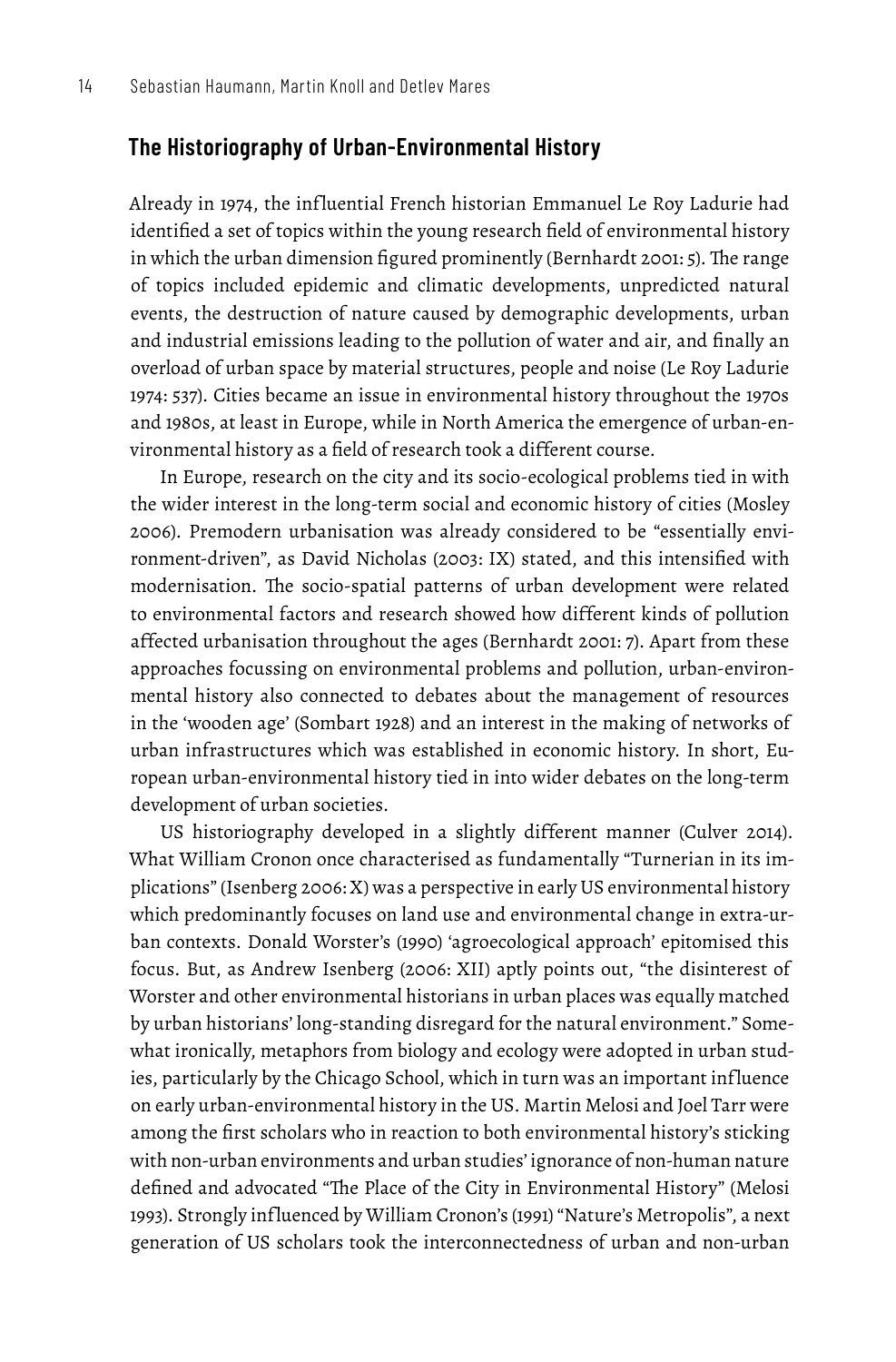spaces more seriously. They highlighted the relevance of these interconnections for urban *and* environmental history and advocated an approach "no longer concerned with proving the relevance of urban places to environmental history, no longer beholden to the organism or central places models of urban studies, no longer afraid that environmental history will be subsumed by other fields through greater attention to social, labor, or cultural history" (Isenberg 2006: XIV).

The integration of urban and environmental history at the beginning of the 1990s went hand in hand with an internationalisation of the scholarly debate. A group of pioneering historians around Christoph Bernhardt, Bill Luckin, Geneviève Massard-Guilbaud, Simone Neri Serneri and Dieter Schott developed the field of urban-environmental history through a series of conferences and publications. The 1998 European Association for Urban History (EAUH) conference in Venice was the first European conference on urban history to host a session dedicated to environmental history, dealing with "Urban Environmental Problems" (Bernhardt 2001). This was followed by a session on "Cities and Catastrophes" at the EAUH conference in Berlin in 2000 (Massard-Guilbaud/Platt/Schott 2002). From this emerged a series of roundtable meetings on urban-environmental history which took place in Clermont-Ferrand 2000, focusing on pollution, in Leicester 2002, with an emphasis on resources, in Siena 2004, reiterating the making of the contemporary city, in Paris 2006, focusing on milieu, material and materiality, and in Berlin 2008, once more negotiating with a broader focus the place of the city in environmental history. The results of these roundtable meetings are documented in several publications which ref lect both the programmatic debate and the case studies which have been central in developing the field (Bernhardt/ Massard-Guilbaud 2002; Schott/Luckin/Massard-Guilbaud 2005).

The maturation of the field led to the publication of first syntheses, namely Dieter Schott's (2014) overview of European urban-environmental history since the Middle Ages. At the same time, the ever widening horizon in terms of perspectives and interdisciplinarity resulted in a variety of research projects and publications. These, to name but a few examples, bridged the perspectives of urban-environmental history and the history of technology (Hård/Misa 2008), applied questions of environmental justice and (in)equalities to urban-environmental history (Massard-Guilbaud/Rodger 2011) or concentrated on specific sites relevant to the interconnectedness of cities and the environment, such as in city-river relations (Castonguay/Evenden 2012; Knoll/Lübken/Schott 2017).

The complexity of research topics dealt with in urban-environmental history suggests the necessarily interdisciplinary character of the field. Not only did scholars from the neighbouring fields of economic and social history, history of technology and urban planning contribute to the debate. Reaching beyond historians' usual collaborations, urban-environmental history has also been strongly influenced by disciplines such as geography, social ecology and a wide range of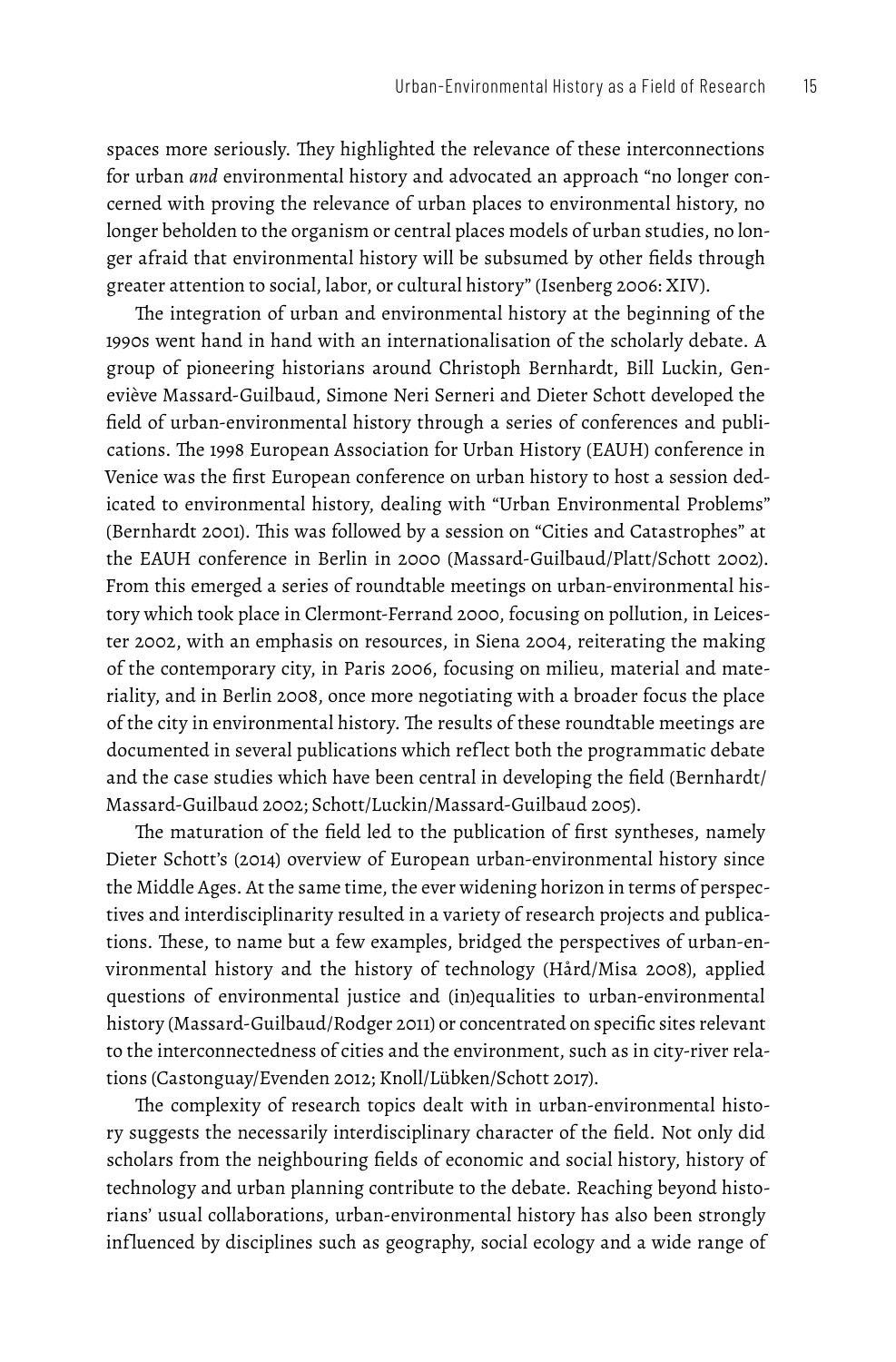natural sciences. This is reflected in the prominent role of research institutions and journals which act in these interdisciplinary contexts. Interdisciplinarity has opened the community for innovations in methods and theories from various origins, but also brought with it the challenge to bridge the gap between diverse research cultures.

Currently, urban-environmental history is much inspired by the 'material turn' and concepts highlighting the hybridity of social, cultural and biophysical processes and arrangements. Under these auspices, historians from Darmstadt and Antwerp have recently taken the initiative to evaluate the role of urban agency for environmental change. Workshops in Darmstadt 2013 and Antwerp 2014 facilitated substantial debates on "Urbanizing Nature" and were the basis for a volume of the same title (Soens et al. 2019). The editors of this volume proclaimed a "'Manifesto' for the History of Urban Nature", which gives valuable inputs for further research in urban-environmental history (Soens et al.: 19-20). Based on a relativisation of the term 'city' in favour of more vague, historically changing concepts of the urban, they advocate a perspective in search of networked types of agency by human and non-human actors and actants and conceive historical change as a constantly ongoing co-evolutionary process between cities, their inhabitants and nature.

In the course of these debates, urban-environmental history has adopted theories such as Actor-Network Theory, New Materialism or praxeology to account for physical or biological forces in historical research which unfold beyond human control (Haumann in this volume). In particular the concept of Socio-Natural Sites, devised by the Viennese research group around Verena Winiwarter, has been influential in the field and inspired many empirical studies (Winiwarter/ Schmid in this volume). Others have broadened the perspective to include the agency of organisms and animals in order to analyse the city as an ecosystem in which human life is integrated (Brantz in this volume). However, the attempt to include non-human actors and material forces raises many theoretical and methodological questions that still need to be discussed.

Within the overarching debates about the character of the 'Anthropocene', which has recently become a powerful reference in the humanities, urban-environmental history has gained new relevance. The concept of the 'Anthropocene' again points to the fact that social and environmental dynamics are inseparably intertwined, with cities being an important form in which this interrelationship materialised. But urban-environmental history also holds great potential with regard to the future development of a sustainability-oriented urbanism in the 21st century. Leaving aside the more general question of how far human societies are able to learn from history, the interdisciplinary research into the complex field of urban-environmental history offers a broad range of arguments informing politics, economy and urban planners—which hopefully will be heard.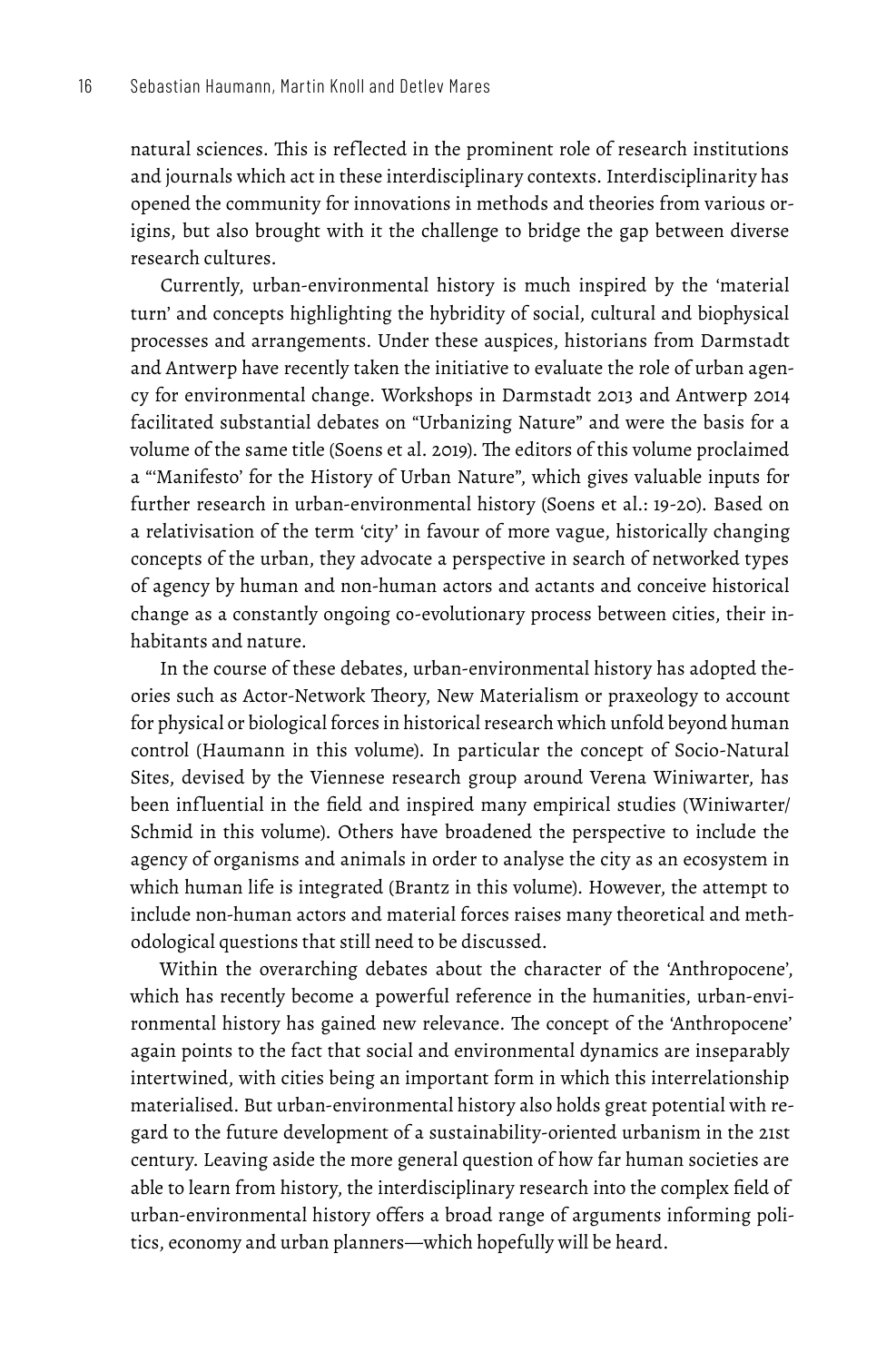#### **The Concept of this Volume**

This volume is designed as a handbook which gives a concise overview of the field of urban-environmental history with an emphasis on the theoretical and methodological concepts that have been central to the debate. Each of the chapters gives a short introduction to key issues, discusses the emergence and development of the concepts, and presents the current state of the art. In addition, they reflect on the interdisciplinary connections which are essential to urban-environmental history and indicate future challenges and unresolved questions. The handbook thus takes stock of existing research and opens up avenues for further developing the field.

In this, the volume represents a specific strand of research which has developed out of the historiographic context outlined above. It does not claim to be exhaustive, but has a strong focus on those concepts which have been influential in analysing phenomena at the intersection of urban and environmental history over the last three decades. Many other approaches from the broader fields of urban history, environmental history and beyond could have been added, some of which have been addressed in this introduction. The strong focus on the concepts at the core of urban-environmental history also shows how scholars in the field have worked on a set of often interrelated and overlapping phenomena and problems. The role of infrastructures, metabolism or material forces is discussed in many chapters of this volume. However, these phenomena and problems have been interpreted from different vantage points and under different assumptions. In combination, the chapters therefore ref lect the diversity of the perspectives on urban-environmental history and yet show how these perspectives relate to each other.

This volume is dedicated to Dieter Schott on the occasion of his retirement from the chair of Urban and Environmental History at Darmstadt University of Technology. Its title does not technically carry the term 'Festschrift' since the book follows a different concept. Rather than offering a mix of contributions by friends and colleagues, the collection discusses concepts of urban-environmental history which have characterised and which have been shaped by much of Dieter Schott's work. As readers will find, Dieter Schott's ideas inform many of the following chapters, which—we hope—bear strong-voiced witness to the inspiration his research and teaching have meant for opening and establishing the field of urban-environmental history.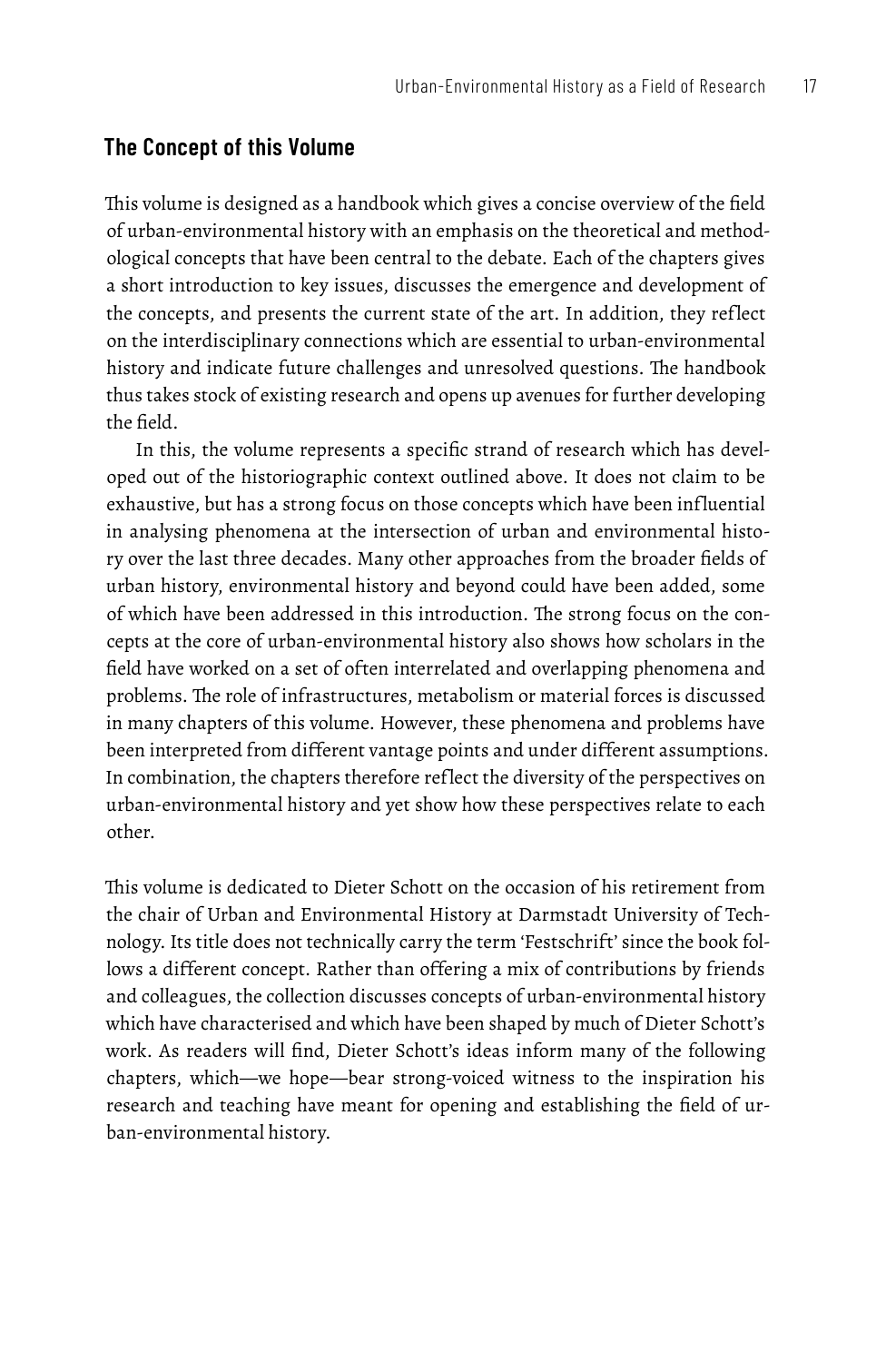#### **References**

- Bernhardt, Christoph (ed.) (2001): Environmental problems in European cities in the 19th and 20th century, Münster: Waxmann.
- Bernhardt, Christoph/Massard-Guilbaud, Geneviève (2002) (eds.): Le démon moderne: La pollution dans les sociétés urbaines et industrielles d'Europe, Clemont-Ferrand: Presses Universitaires Blaise-Pascal.
- Castonguay, Stéphane/Evenden, Matthew (eds.) (2012): Urban rivers: Remaking rivers, cities, and space in Europe and North America, Pittsburgh: University of Pittsburgh Press.
- Cronon, William (1991): Nature's metropolis: Chicago and the Great West, New York: Norton.
- Culver, Lawrence (2014): "Confluences of nature and culture: Cities in environmental history." In: Andrew C. Isenberg (ed.), The Oxford Handbook of Environmental History, New York: Oxford University Press, pp. 553-570.
- Evans, Richard J. (1987): Death in Hamburg: Society and politics in the cholera years 1830-1910, Oxford: Oxford University Press.
- Fischer‐Kowalski, Marina/Haberl, Helmut (1993): "Metabolism and colonization: Modes of production and the physical exchange between societies and nature." In: Innovation: The European Journal of Social Science Research 6, pp. 415-442.
- Flanagan, Maureen A. (2000): "Environmental justice in the city: A theme for urban environmental history." In: Environmental History 5, pp. 159-164.
- Gandy, Matthew (2002): Concrete and clay: Reworking nature in New York City, Cambridge, Mass.: MIT Press.
- Hård, Mikael/Misa, Thomas J. (eds.) (2008): Urban machinery: Inside modern European cities, Cambridge, Mass.: MIT Press.
- Hughes, Thomas P. (1987): "The evolution of large technological systems." In: Thomas P. Hughes/Wiebe Bijker/Trevor Pinch (eds.), The social construction of technological systems: New directions in the sociology and history of technology, Cambridge, Mass.: MIT Press, pp. 51-82.
- Isenberg, Andrew C. (ed.) (2006): The nature of cities: Culture, landscape, and urban space, Rochester, NY: University of Rochester Press.
- Knoll, Martin/Lübken, Uwe/Schott, Dieter (eds.) (2017): Rivers lost—rivers regained: Rethinking city-river relationships, Pittsburgh: University of Pittsburgh Press.
- Le Roy Ladurie, Emmanuel (1974): "Histoire et environnement." In: Annales Économies – Sociétés – Civilisations 29/2, p. 537.
- LeCain, Timothy J. (2017): The matter of history: How things create the past, Cambridge, Mass.: Cambridge University Press.
- Luckin, Bill (2005): "Environmental justice, history and the city: The United States and Britain, 1970-2000." In: Dieter Schott/Bill Luckin/Geneviève Mas-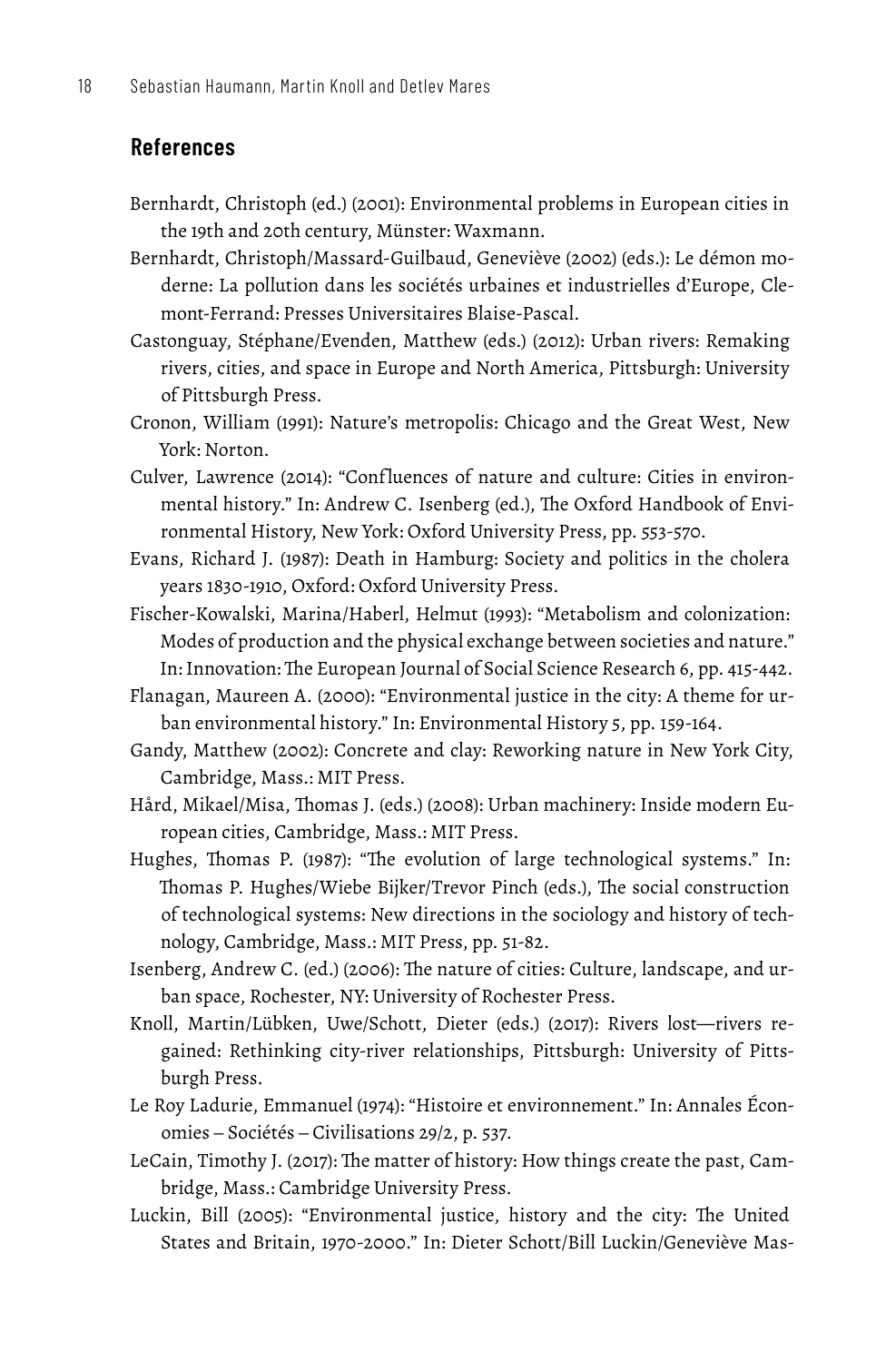sard-Guilbaud (eds.), Resources of the city: Contributions to an environmental history of modern Europe, Aldershot: Routledge, pp. 230-245.

- Massard-Guilbaud, Geneviève/Platt, Harold/Schott, Dieter (2002) (eds.): Cities and catastrophes/villes et catastrophes: Coping with emergency in European history/Réactions à l'urgence dans l'histoire européenne, Frankfurt a.M.: Peter Lang.
- Massard-Guilbaud, Geneviève/Rodger, Richard (eds.) (2011): Environmental and social justice in the city: Historical perspectives, Cambridge: White Horse Press.
- McNeill, John R. (2003): "Observations on the nature and culture of environmental history." In: History and Theory 42, pp. 5-43.
- Melosi, Martin V. (2013): "The urban environment." In: Peter Clark (ed.), The Oxford handbook of cities in world history, Oxford: Oxford University Press, pp. 700-719.
- Melosi, Martin V. (2010): "Humans, cities, and nature: How do cities fit in the material world?" In: Journal of Urban History 36, pp. 3-21.
- Melosi, Martin V. (1993): "The place of the city in environmental history." In: Environmental History Review, pp. 1-23.
- Mieck, Ilja (1967): "Luftverunreinigung und Immissionsschmutz in Preußen bis zur Gewerbeordnung 1869." In: Technikgeschichte 34, pp. 36-78.
- Mosley, Stephen (2006): "Common ground: integrating social and environmental history." In: Journal of Social History 39, pp. 915-933.
- Mosley, Stephen (2001): The chimney of the world: A history of smoke pollution in Victorian and Edwardian Manchester, Cambridge: White Horse Press.
- Nicholas, David (2003): Urban Europe, 1100-1700, Basingstoke: Palgrave Macmillan.
- Otter, Chris (2019): "Beyond cities, beyond nature: Building a European urban stratum." In: Tim Soens/Dieter Schott/Michael Toyka-Seid/Bert de Munck (eds.), Urbanizing nature: Actors and agency (dis)connecting cities and nature since 1500, New York: Routledge, pp. 313-328.
- Otter, Chris (2010): "Locating matter: The place of materiality in urban history." In: Tony Bennett/Patrick Joyce (eds.), Material powers: Cultural studies, history and the material turn, Milton Park: Routledge, pp. 38-59.
- Pichler-Baumgartner, Luisa (2015): "'Environmental justice' als analytische Kategorie der Wirtschafts-, Sozial- und Umweltgeschichte? Schwierigkeiten und Potenziale einer Anwendung." In: Vierteljahrschrift für Sozial- und Wirtschaftsgeschichte 102, pp. 472-491.
- Platt, Harold L. (2005): Shock cities: The environmental transformation and reform of Manchester and Chicago, Chicago: University of Chicago Press.
- Pritchard, Sara B./Zeller, Thomas (2010): "The nature of industrialization." In: Martin Reuss/Stephen H. Cutcliffe (eds.), The illusory boundary: Environment